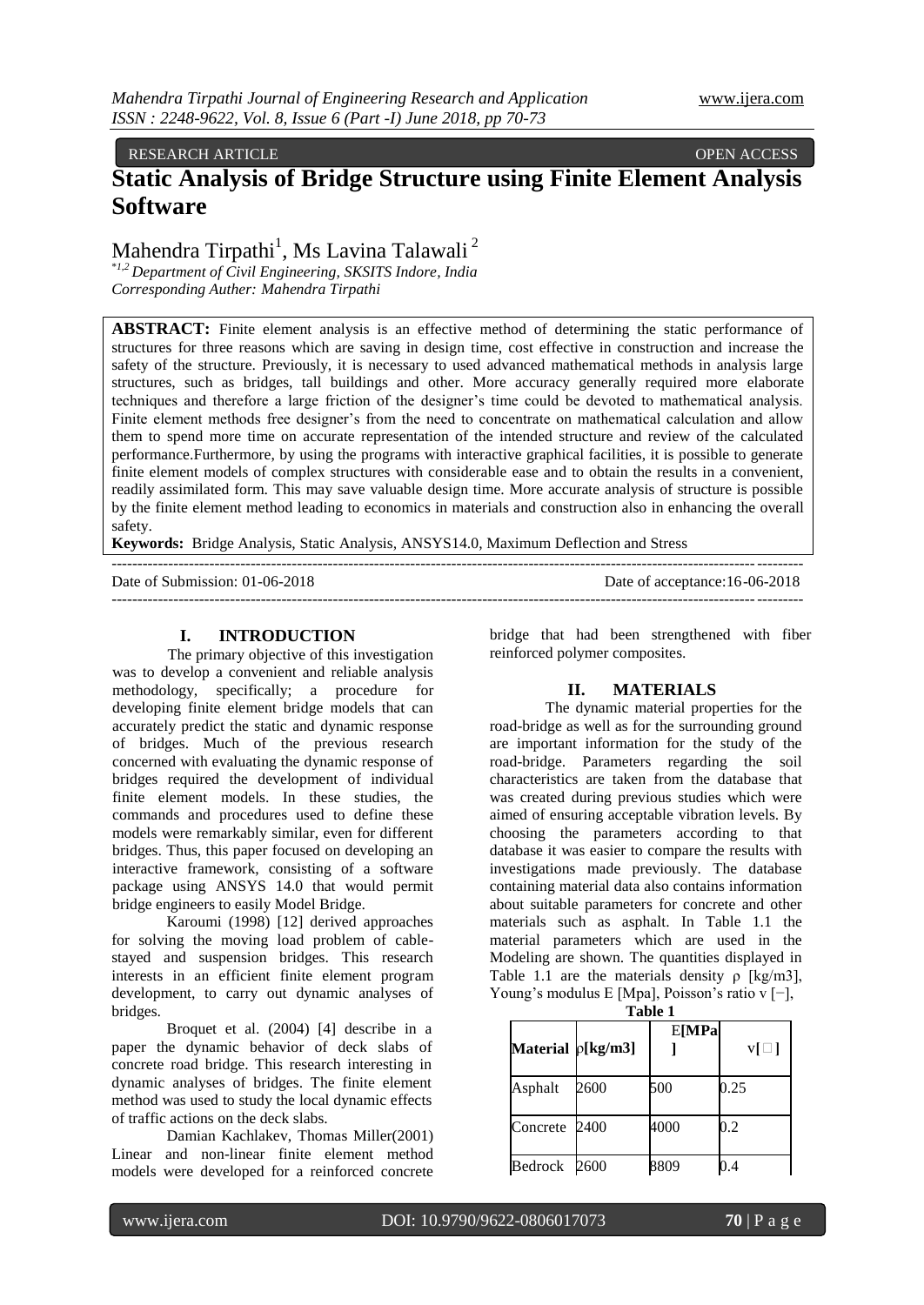

## **III. MODELING**

The road-bridge was created in ANSYS as a homogeneous solid concrete part according to the section which is shown in figure below. In ANSYS modeling terms, one single part is created and thereafter partitioned into the different material and geometry definitions. The reinforcement steel was not taken into account when modeling the road-bridge, since small deformations were assumed.



#### **IV. MESHING**

Four different material are used to create bridge structure . meshing is done by using solid 185 element and element size is o.1mm .boundary condition are as fallows.

- 1. 48996N Load Applied at node 563
- 2. Area 20, 30 are restricted all degree of freedom.
- 3. 48996N Load Applied at node 424
- 4. Area 20, 30 are restricted all degree of freedom.
- 5. 48996N Load Applied at node 209
- 6. Area 20, 30 are restricted all degree of freedom.



**Figure 2** Final Bridge Model



**Figure 3** Displacement of bridge when load at 569 node



Figure 4 Stress of bridge when load at node 569

### **Static Analysis**

Static analysis of Road Bridge is done aftersetboundarycondition and results are computed by ANSYS like stress,displacement etc.



Figure 5 Displacement of bridge when load at node 424



**Figure 6** stress of bridge when load at node 424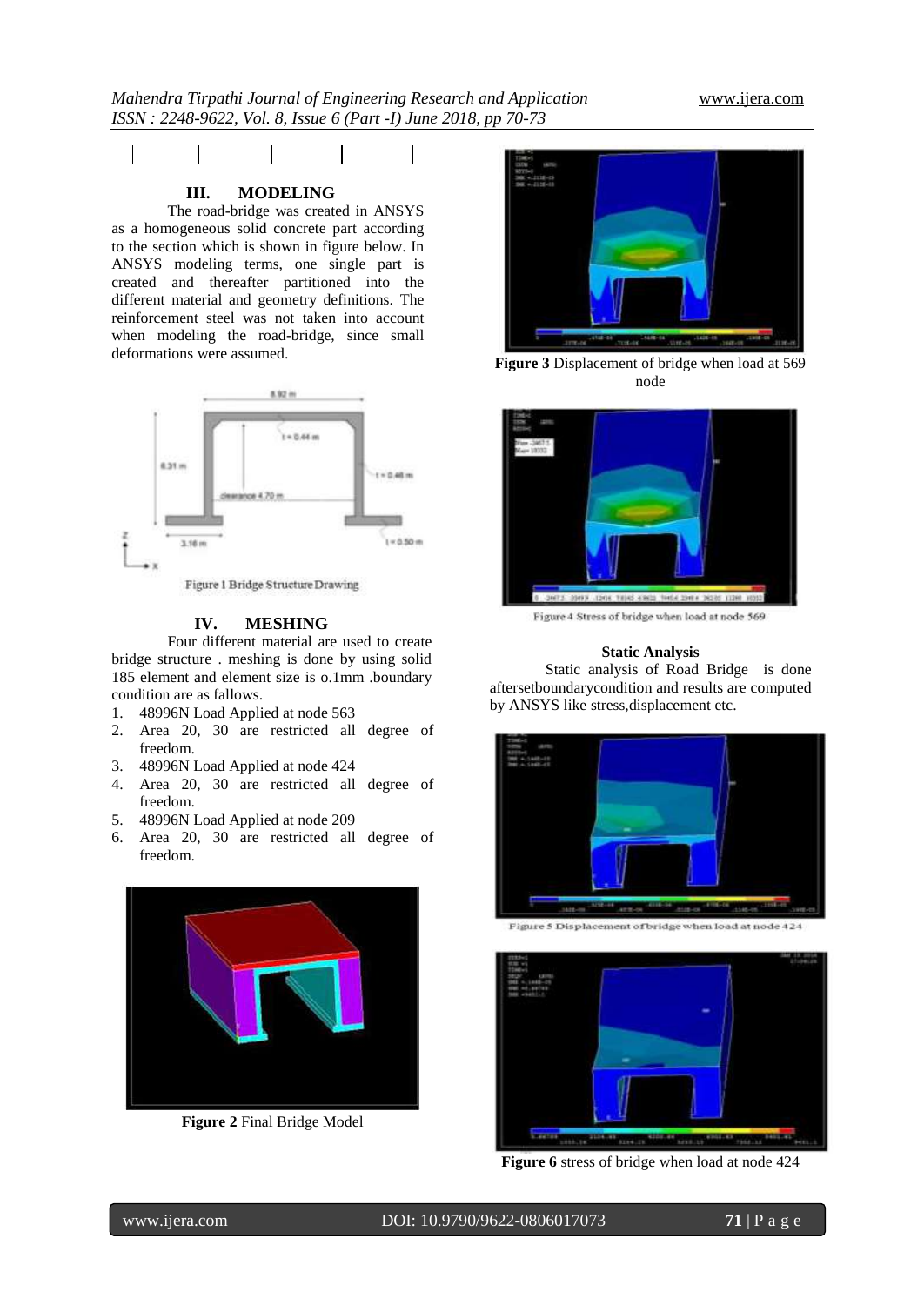

Figure 7 Displacement of bridge when load at node 209



**Figure 8** stress of bridge when load at node 209



**Figure 9** Graph between Displacement and Distance from mid



**Figure 10** Graph between stress and Distance from mid

### **V. RESULTS AND DISCUSSION**

ANSYS is computed displacement and stress. Above diagram shows that deformation is more towards the mid of the bridge. Stress is also more at mid of the bridge.

#### **VI. CONCLUSION**

The following conclusions can be stated based on the evaluation of the analyses.

- (1) Bridge modeled quite well using FEA, and the failure load predicted is very close to the failure load calculated.
- (2) Deflections and stresses at the zero deflection point and decompression are modeled well using a finite element package.
- (3) Middle of the bridge is always at a maximum stress and displacement so that it will fail from middle when load is higher.

#### **REFERENCES**

- [1]. ANSYS, ANSYS User's Manual Revision 5.5, ANSYS, Inc.,
- [2]. Canonsburg, Pennsylvania, 1998.
- [3]. Bangash, M. Y. H., Concrete and Concrete Structures: Numerical Modeling and Applications, Elsevier Science Publishers Ltd., London, England, 1989.
- [4]. Broquet, C., Bailey, S.F., Fafard, M. And Brühwiler, E., (2004), Dynamic Behaviour of Deck Slabs of Concrete Road Bridges, Journal of Bridge Engineering, Vol. 9, No. 2, ISSN 10084-0702/2004/2-137.
- [5]. Concrete Beams, International Journal of Advanced Technology in Civil Engineering, ISSN: 2231 –5721, Volume-1, Issue-3, 2012
- [6]. Damian Kachlakev, Thomas Miller,Finite Element Modelingof Reinforced Concrete Structuresstrengthened With Frp Laminates, OregonDepartmentofTransportationResearc hGroupandFederalHighway Administration, May 2001
- [7]. Doctoral Thesis, Royal Institute of Technology, Stockholm, ISSN 1103-4270.
- [8]. Jenmfei BJ. Chang, Ian N. Robenson, 2003, Computer modeling of the proposed Kealakaha stream bridge, Research Report, UHMCEE0343.
- [9]. Karoumi, R., (1998), Response of Cable-Stayed and Suspension Bridges to
- [10]. Mindess, S. and Young, J. F., Concrete, Prentice-Hall, Inc., Englewood Cliffs, New Jersey, 1981.
- [11]. Moving Vehicles Analysis methods and practical modelling techniques,
- [12]. (Melaku.S, Hongsheng Qiu, 2014) Transient Dynamic Analysis of Simple Railway